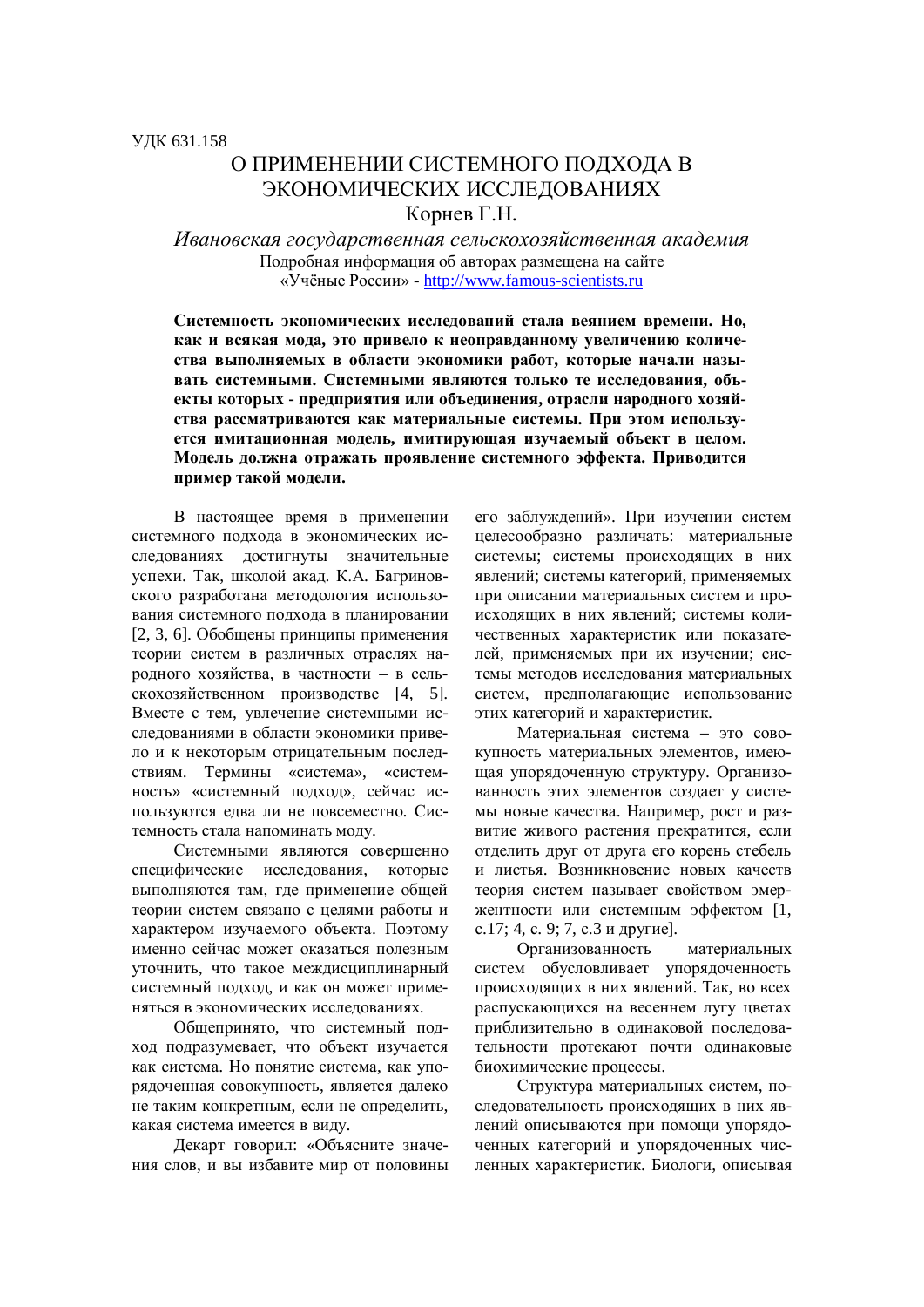явления и процессы, происходящие в распускающихся на весеннем лугу цветах, используют сходные понятия. А когда наука достигнет такого уровня, кода эти процессы станут измерять количественно, для многих видов растений будут применяться одинаковые характеристики.

Упорядоченность происходящих в материальных системах явлений, типизация категорий и характеристик позволяют говорить о системах методов выполняемых исслелований.

Категория «материальная система» является ключевой по отношению ко всем остальным категориям. Поэтому в основе системного подхода лежит изучение объекта как системы материальной.

И вот злесь появляется искушение считать системным любое исследование. объект которого является производным от существования материальных систем. Например, системным может считаться исследование, направленное на изучение системы явлений в экономике. Например. на изучение формирования производственных типов предприятий. Или - исследование, преследующее цель построения системы экономических показателей. Но это правомерно только на первый взгляд. Потому, что системность исследований подразумевает системность не только их предмета, но и методов. Главным методом системных исследований является имитационное моделирование [2, 6, 9].

Это – совершено особая методология. Но, как и всякая современная методология, она имеет очень древнюю историю. Подходы имитационного моделирования относятся к области средневековой философии холизма, которая еще в крайне далекие времена противостояла традиционным аналитическим метолам познания миpa.

Слово «холизм» происходит от греческого *holos*, что означает «целый» [8, с. 995]. В философии холизма целостность сходна с понятием совершенства. Она придает предмету новые качества. Увидеть эти качества можно, только рассматривая то, что совершенно, как целое. Например, гармонию и жизнь распускающегося цветка можно до конца понять, не только рассматривая, как устроены его стебель листья и лепестки, но и соединив их вместе. Появление новых качеств, делающих прелмет совершенным и отвечающим своему назначению, абсолютно идентично тому, что теория систем называет системным эффектом.

Имитационное моделирование является единственным способом изучения системного эффекта. Этот метод современных исслелований прелполагает, что система изучается как целое. С применением имитационной модели, которая является ее миниатюрным аналогом. При этом в технических науках часто используют механические имитационные модели, а во многих других научных дисциплинах. в том числе – в экономических – модели математические. При этом математические имитационные модели имеют совершенно ту же самую логическую основу, что и механические. Это – миниатюрные подобия материальных систем, их аналоги, но сконструированные с использованием особого языка - языка математики.

Свойства имитационных моделей должны как можно более точно передавать свойства реальных материальных объектов, которыми в экономических исследованиях являются экономические системы. И, что совершенно очевилно, эти молели должны хорошо отражать то, что является признаком целостности объекта – системный эффект. А применительно к экономическим системам – комплексно передавать их важнейшую функцию, характеризуемую связью «затраты - выпуск продукции – эффективность».

И вот здесь становится очевидным то, как мало математических моделей, используемых сейчас в экономических исследованиях, удовлетворяет этому требованию. Одним из немногих примеров являются модели статистические. Далее приводится их формализованное описание.

Модель может быть многоуровневой и иметь блочную структуру. Основой каждого блока является базис, связи которого представлены с использованием относительных показателей уровня. В блок входит также надстройка, характеризующая влияние ланных показателей на абсолютные величины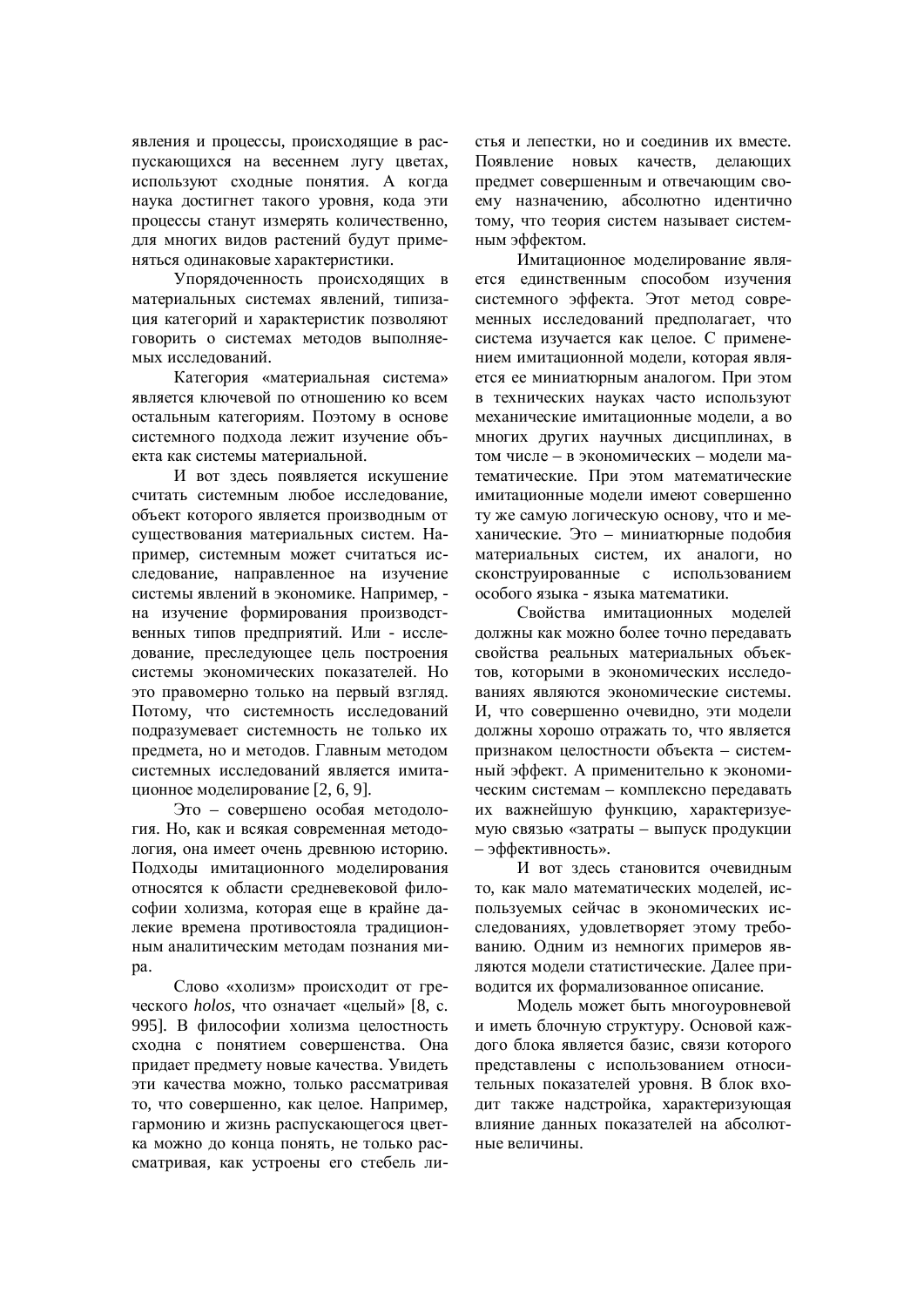Формулы связей базиса представлены в табл. 1. Приняты следующие условные обозначения:

 $R$  – уровень рентабельности, %;

*и* – средняя цена реализации физической или стоимостной единицы товарной продукции, стоимость товарной продукиии может быть исчислена в сопоставимых ценах, д.е.;

|                                        | 11441101110111024                                                                                                               |                                                                                                    |                                                       |
|----------------------------------------|---------------------------------------------------------------------------------------------------------------------------------|----------------------------------------------------------------------------------------------------|-------------------------------------------------------|
| Характер связи                         | Затраты на про-                                                                                                                 | Ресурсы                                                                                            | Другие материальные                                   |
|                                        | изводство и реа-                                                                                                                |                                                                                                    | и трудовые затраты,                                   |
|                                        | лизацию продук-                                                                                                                 |                                                                                                    | ресурсы                                               |
|                                        |                                                                                                                                 |                                                                                                    |                                                       |
|                                        | ЦИИ                                                                                                                             |                                                                                                    |                                                       |
| Ресурсоотдача -                        |                                                                                                                                 |                                                                                                    | $R_{\mu i} = W_{\mu i} (u - c_{w}),$                  |
| рентабельность                         |                                                                                                                                 |                                                                                                    |                                                       |
|                                        |                                                                                                                                 | $R = 100(\frac{u}{c_w} - 1) \left  \begin{array}{c} R_s = w_s(u - c_w) \\ (2) \end{array} \right $ | $i \in I$                                             |
|                                        |                                                                                                                                 |                                                                                                    | (3)                                                   |
|                                        |                                                                                                                                 |                                                                                                    |                                                       |
|                                        | (1)                                                                                                                             |                                                                                                    |                                                       |
| Затраты, ресурсы                       |                                                                                                                                 |                                                                                                    |                                                       |
| - выпуск продук-                       | $c_w = c_v + z$ $w_s = t v_{s(5)}$                                                                                              |                                                                                                    | $W_{\scriptscriptstyle{M}i} = t \frac{1}{M}, i \in I$ |
| ции - ресурсоотда-                     | (4)                                                                                                                             |                                                                                                    |                                                       |
| ча                                     |                                                                                                                                 |                                                                                                    |                                                       |
|                                        |                                                                                                                                 |                                                                                                    |                                                       |
|                                        |                                                                                                                                 |                                                                                                    | (6)                                                   |
|                                        | $c_v = (1-k) \left( \frac{C_s}{v_s} + \sum_{i \in I} C_{ui} M_{vi} \right) + \frac{\sum_{j \in J} \prod_{sj}}{v_s} \right) (7)$ |                                                                                                    |                                                       |
|                                        |                                                                                                                                 |                                                                                                    | $M_{vi} = \frac{M_{si}}{v_{s}},$                      |
|                                        |                                                                                                                                 |                                                                                                    | $i \in I$                                             |
|                                        |                                                                                                                                 |                                                                                                    | (8)                                                   |
|                                        |                                                                                                                                 |                                                                                                    |                                                       |
| Затраты, ресурсы -<br>выпуск продукции | $v_s = f(C_s, C_{si}, M_{si}, \Pi_{sj}, m_1, m_2, \dots m_n), i \in I, j \in J$                                                 |                                                                                                    |                                                       |
|                                        | (9)                                                                                                                             |                                                                                                    |                                                       |

| Таблица 1. Базис имитационной модели |  |  |
|--------------------------------------|--|--|
|--------------------------------------|--|--|

 $c_w$  – полная себестоимость *с* физической или стоимостной единицы товарной продукции *w*, д.е.;

 $R_s$  – прибыль  $R$  в расчете на единицу базового соизмерителя *s*, д.е. В качестве базового соизмерителя выступает показатель одного из видов материальных или трудовых ресурсов, наиболее наглядно характеризующий размеры исследуемой системы;

 $w_s$  - количество реализованной продукции *w* в физических или стоимостных единицах измерения в расчете на на единицу базового соизмерителя *s*:

 $R_{\textit{mi}}$  – прибыль  $R$  в расчете на единицу использованных в производстве трудовых или материальных ресурсов м *i*-того вида, д.е.;

*i* - индекс дифференцированно анализируемых трудовых и материальных  $\chi$ iecypcob  $\chi$ ;

 $w_{mi}$  – количество реализованной продукции в физических или стоимостных единицах *w* в расчете на единицу ресурсов  $\dot{M}$  *i* – того вила:

*I* – множество дифференцированно анализируемых материальных или трудовых ресурсов *м*;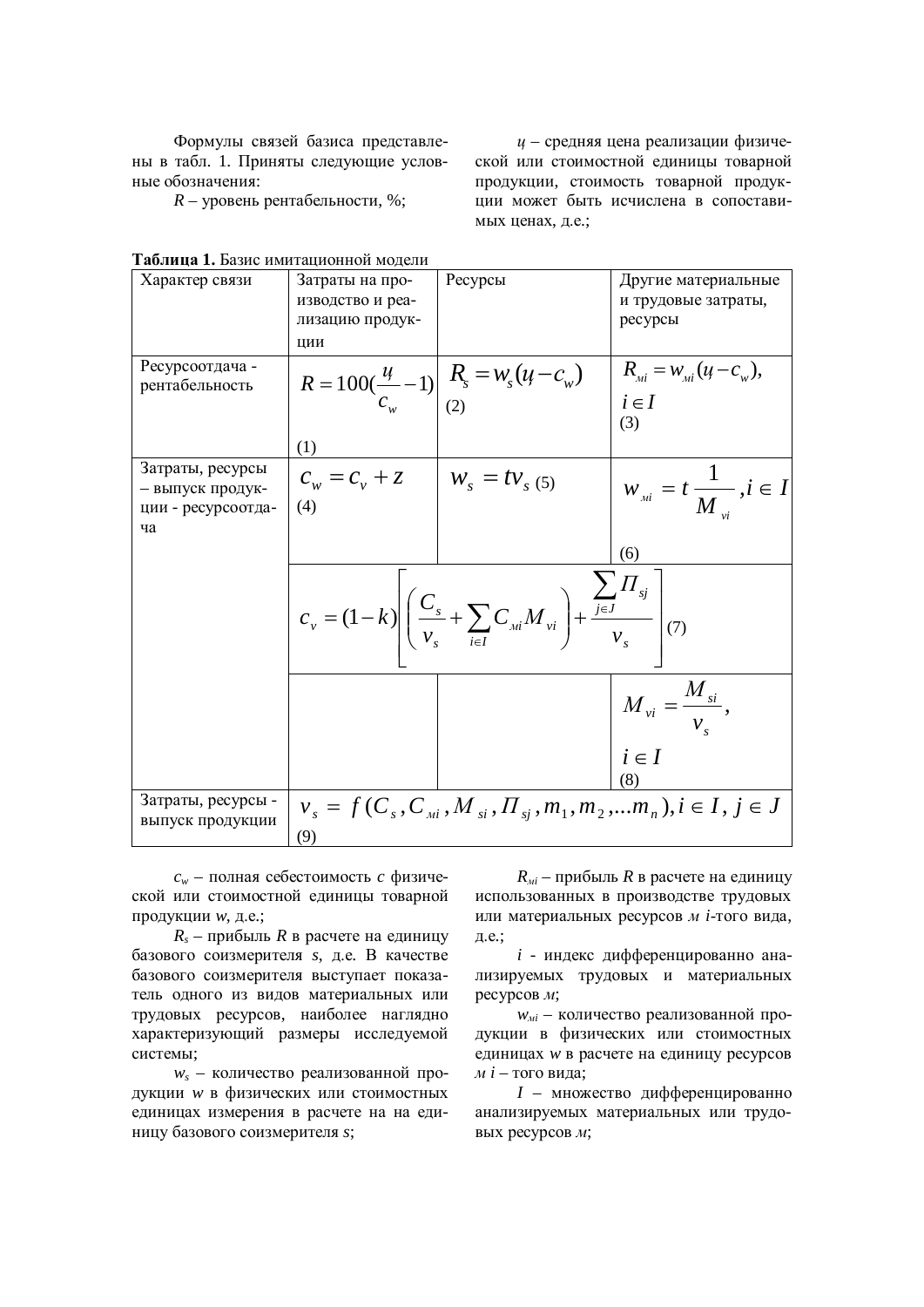$c_v$  – производственная себестоимость единицы продукции: производственные затраты *с* в расчете на физическую или стоимостную (в сопоставимых ценах) единицу валовой продукции *v*, д. е.;

*z* – *z*-фактор, по величине близок к расходам на реализацию единицы продукции; исчисляется по данным предприятия  $\kappa$ ак  $(c_w - c_v)$ ;

 $t -$ коэффициент товарности,  $t = w : v$ ;

 $v_s$  – количество произведенной продукции в физических единицах или сопоставимых ценах *v* в расчете на единицу базового соизмерителя *s*;

*M*<sub>vi</sub> – количество использованных ресурсов *M i* – того вида в расчете на единицу произведенной продукции *v*: ресурсоемкость продукции;

 $k$  – доля затрат, не отнесенных на анализируемую продукцию (то есть отнесенных на сопряженную и побочную продукцию) в общей сумме затрат анализируемой отрасли;

 $C<sub>s</sub>$  – производственные затраты  $C$ , которые обеспечивают продуктивное использование ресурсов *s*, в расчете на их единицу. В сельском хозяйстве, где в качестве базового соизмерителя *s* выступает площадь земельных угодий или поголовье животных,  $C_s = 0$ . С использованием земли или животных здесь связаны все производственные затраты, они распределяются между другими изучаемыми ресурсами;

 $C_{\textit{mi}}$  – производственные затраты  $C$ , связанные с продуктивным использованием ресурсов *М i*-того вида, в расчете на единицу данных ресурсов ( затраты на оплату труда в расчете на 1 человеко-час, на горючее и смазочные материалы в расчете на 1 т этих материалов и т.д.);

 $\Pi_{si}$  – производственные затраты  $\Pi$  *i*того вида в расчете на единицу базового соизмерителя *s*, д.е. К затратам *П* относят представленные тольков денежных единицах производственные затраты, которые не связаны непосредственно с одним из *i*-тых видов ресурсов М. Примером являются «прочие основные» затраты;

*j* - индекс вила производственных затрат  $\Pi$ :

*J* – множество видов этих затрат:

 $M_{si}$  – показатель ресурсообеспеченности: количество использованных ресурсов *М i*-того вида в расчете на единицу базового соизмерителя *s*;

 $m_1$ ,  $m_2$ , ... $m_n$  – показатели, характеризующие сроки и способы продуктивного использования анализируемых затрат и pecypcos.

Зависимость (9) уточняют при помощи корреляционно-регрессионного анализа. Если она формализована корректно, то молель хорошо отражает свойства изучаемых экономических систем. Определяющий признак системности – возникновение системного эффекта при этом проявляется тогда, когда в процессе аналитических расчетов элиминируют влияние факторов. Тогда образуется свободный неразложимый остаток, который не удается связать с влиянием ни одного из факторов, рассматриваемых независимо друг от друга. Целое приобретает качества, не присущие частному. Так же, как живое растение приобретает качества, не присущие отделенным друг от друга листьям, стеблю и корням.

Статистические имитационные модели могут использоваться в практике исследований для аналитических и прогнозных расчетов.

## СПИСОК ЛИТЕРАТУРЫ∙

1. Абраменко Г.В., Шорин А.А. Применение системного анализа в технике и экономике. – М.: ЦЭИ Химмаш, 2001. – 190 с., ил.

2. Багриновский К.Е., Егорова Н.Е. Имитационные модели в планировании экономических объектов. - М.: Наука, 1980, - 237 c.

3. Багриновский К.А., Логвинец В.В. Интеллектная система в отраслевом планировании. – М.: Наука, 1989. - 136 с.

4. Гатаулин А.М. Основные понятия теории систем и системного анализа. В кн.: Гатаулин А М. Система прикладных статистико-математических методов обработки экспериментальных данных в сельском хозяйстве. Ч. 1. М., 1992, с. 6 - 29

5. Гатаулин А.М. Принцип системности в методологии экономических исследований // Аграрная экономика и политика: история и современность. – М., 1996,c. 223 - 227